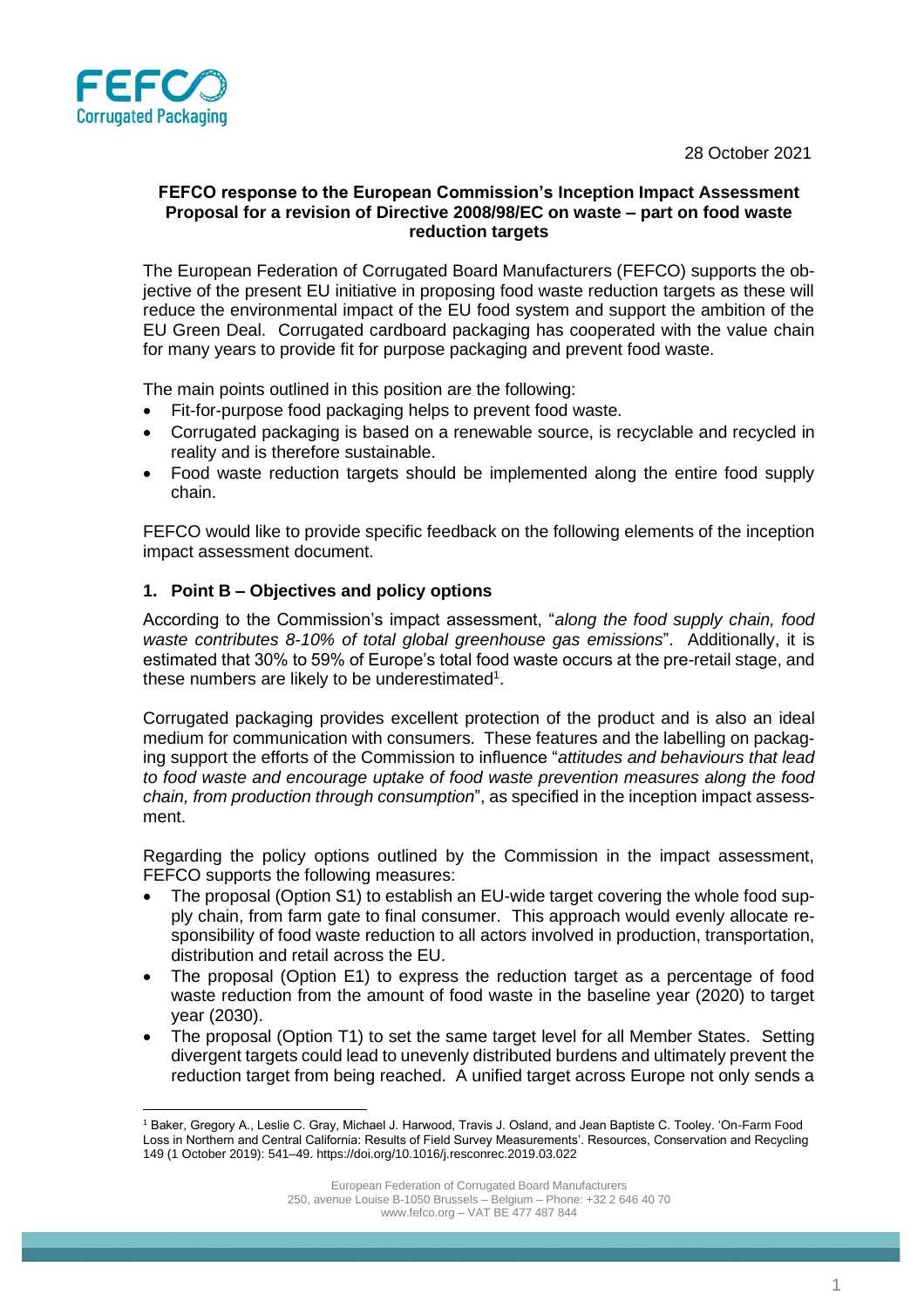

message that reducing food waste should be priority, but it also gives reduction targets the best chance of being achieved.

# **2. Point C – Preliminary Assessment of Expected Impacts**

### **a. Likely economic impacts**

Based on the waste hierarchy outlined in the Waste Framework Directive, the prevention of waste is the ideal solution for achieving an overall reduction. Corrugated cardboard packaging is instrumental in preventing food waste during transport, storage and in retail.

According to a study conducted by the University of Bologna in 2016<sup>2</sup>, corrugated packaging can extend the shelf life of fresh food products by up to three days. The tests conducted not only demonstrated that corrugated preserved the freshness of food, but also kept food safe for longer. The findings clearly demonstrate that corrugated packaging can contribute to the prevention of food waste, thus supporting the waste hierarchy.

## **b. Likely environmental impacts**

FEFCO disputes the implication in the Commission's inception impact assessment that an increased amount of packaging to better protect food has inherently negative impacts. Packaging has a vital role to play in the efforts to prevent food waste:

- Packaging is a valuable and indispensable element to protect products from damage during transport and storage, to ensure food safety and to inform about content, including information required by legislation.
- Reduction of packaging may increase food waste. If the reduction of packaging leads to product damage or breakage, the negative effect on the environment and the economy multiplies as shown in the graph below.
- Packaging is vital for preventing food waste and the environmental burden related to it.



<sup>&</sup>lt;sup>2</sup> Benevelli M. Chiavari C. Grazia L. Lanciotti R. Patrignani F. Serrazanetti D. Siroli L. 'Survival of Spoilage and Pathogenic Microorganisms on Cardboard and Plastic Packaging Materials', Frontiers in Microbiology 8, 2017. https://www.frontiersin.org/article/10.3389/fmicb.2017.02606.